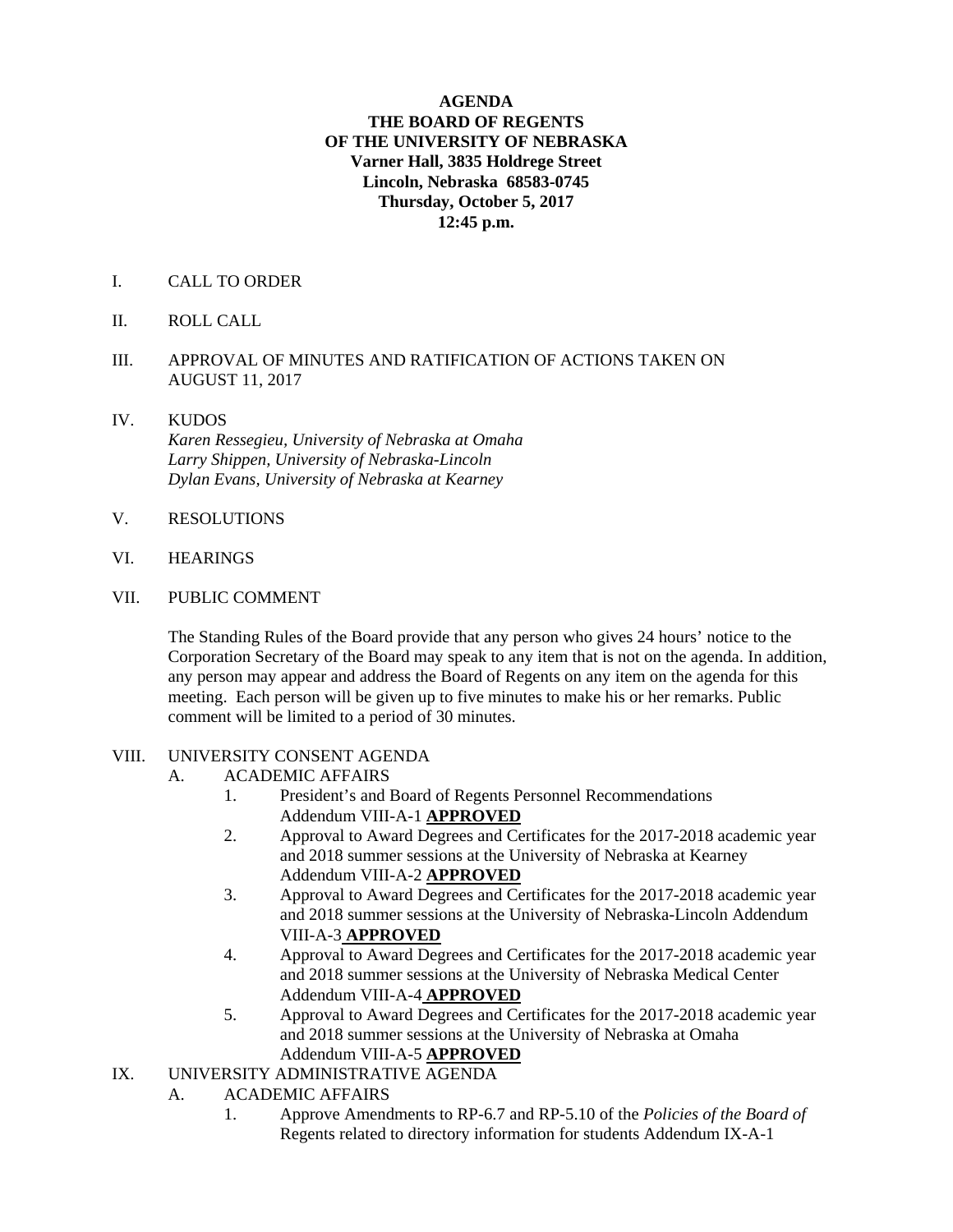- 2. Approval is requested to create the Master of Science in Business Analytics in the College of Business at the University of Nebraska-Lincoln Addendum IX-A-2 **APPROVED**
- 3. Approval is requested to create the Master of Science in Finance in the College of Business at the University of Nebraska-Lincoln Addendum IX-A-3 **APPROVED**
- 4. Approval is requested to dissolve the Center for Applied Rural Innovation in the Department of Agricultural Economics and the Great Plains Regional Center for Global Environmental Change in the School of Natural Resources at the University of Nebraska-Lincoln Addendum IX-A-4 **APPROVED**
- 5. Approval is requested to create the Master of Health Administration in the Department of Health Services Research and Administration in the College of Public Health at the University of Nebraska Medical Center Addendum IX-A-5 **APPROVED**
- 6. Approval is requested to create the Occupational Therapy Doctorate in the College of Allied Health Professions at the University of Nebraska Medical Center Addendum IX-A-6 **APPROVED**
- 7. Approval is requested to establish a Department of Neurosurgery in the College of Medicine at the University of Nebraska Medical Center Addendum IX-A-7 **APPROVED**
- 8. Approval is requested to accept a gift and create the Leonard and Shirley Goldstein Center for Human Rights in the College of Arts and Sciences at the University of Nebraska at Omaha Addendum IX-A-8 **APPROVED**

## B. BUSINESS AFFAIRS

University of Nebraska-Lincoln

- 1. Approve the selection of The Clark Enersen Partners to provide design consultant services for the Gymnastics Training Facility project at the University of Nebraska-Lincoln Addendum IX-B-1 **APPROVED**
- 2. Approve the selection of Sinclair Hille Architects to provide design consultant services for the Mabel Lee Hall renovation/replacement project, at the University of Nebraska-Lincoln Addendum IX-B-2 **APPROVED**
- 3. Approve the Program Statement for and naming of the Johnny Carson Center for Emerging Media Arts at the University of Nebraska-Lincoln Addendum IX-B-3 **APPROVED**
- 4. Approve the Program Statement for Nebraska East Union Renovation at the University of Nebraska-Lincoln Addendum IX-B-4 **APPROVED**
- 5. Approve the attached Resolution (1) adopting a Supplemental Resolution authorizing the issuance of not to exceed \$15,500,000 aggregate principal amount of Revenue Bonds (University of Nebraska-Lincoln East Union Project), (2) authorizing the execution and delivery of a Supplemental Master Indenture and the related Master Note, (3) authorizing the negotiated sale of such Revenue Bonds, approving the Bond Purchase Agreement, a Continuing Disclosure Undertaking, the Preliminary Official Statement and related documents, and authorizing the Senior Vice President | CFO to determine interest rates (not to exceed a true interest cost of 5%), principal amounts, principal maturities, redemption provisions and other pricing terms of such Revenue Bonds, and (4) approving the preparation and use of a Final Official Statement. Addendum IX-B-5 **APPROVED**
- 6. Approve an Agreement with EduCo USA, Inc. for International Student Recruitment Addendum IX-B-6 **APPROVED**
- 7. Approve the attached Resolution to authorize expenditure of up to \$7,727,500 for capital improvements for the Campus Recreation, Nebraska Unions and University Housing facilities from the Replacement Fund of the Student Fees and